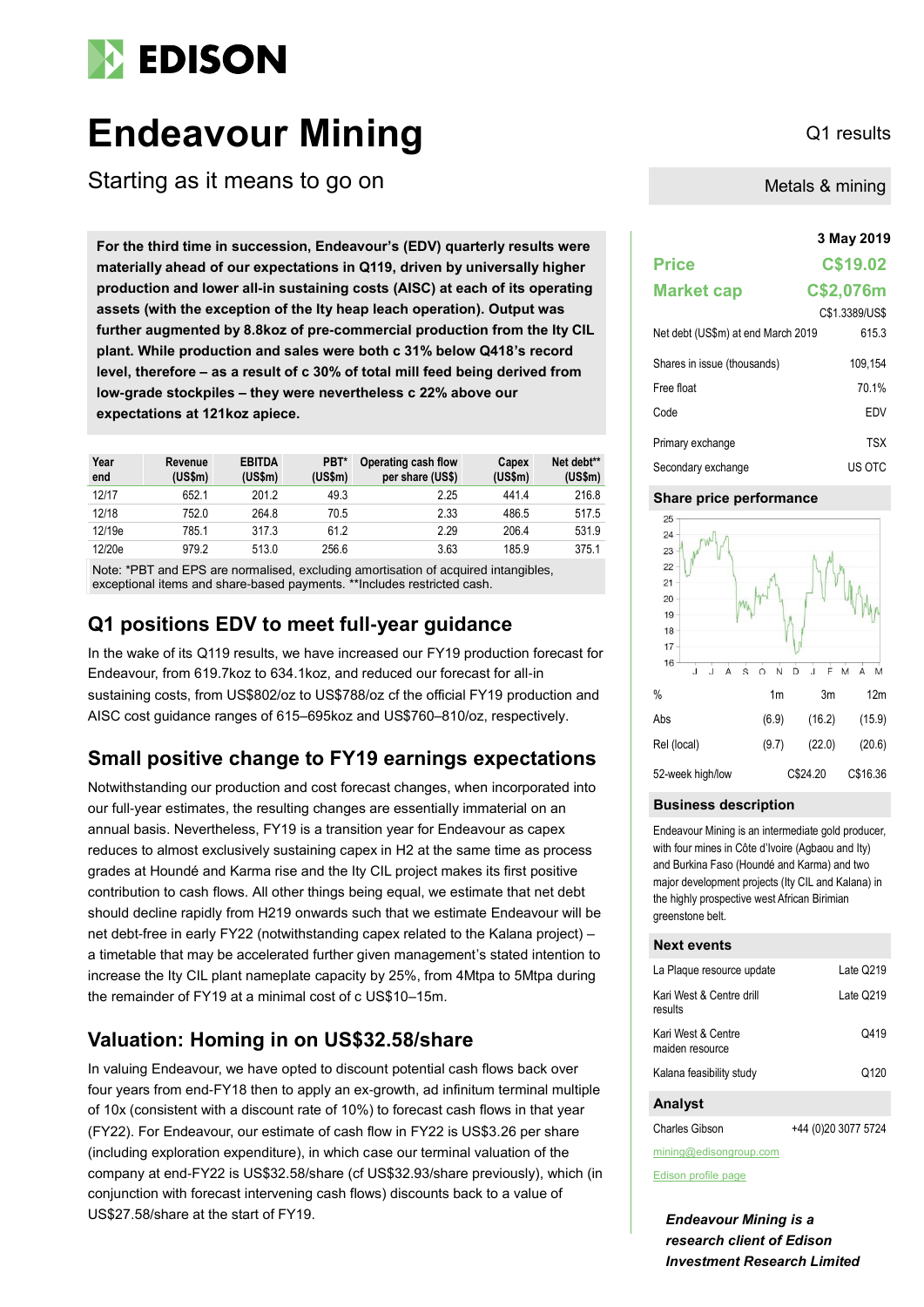

## **Q119 results**

In general, Endeavour's Q119 results were worse than Q418 (which was expected given the effective cessation of activities at its Ity heap leach operation), although they were better than our expectations (see Exhibit 1). Gold sales exceeded production at each of EDV's operations. In addition, production was augmented by 8.8koz of pre-commercial production output from the Ity CIL plant. While production and sales were both c 31% below Q418's record level, therefore, they were nevertheless c 22% above our expectations. As a result, there was a positive variance of US\$28.9m in actual revenue relative to our forecast, which was partially offset by a negative US\$10.8m variance in operating expenses and a negative US\$2.5m variance in royalties paid. However, depreciation was US\$8.6m below our expectations, such that earnings from operations were US\$23.3m higher. A summary of Endeavour's financial and operational performance, relative to both the previous quarter and our prior expectations (as set out in our note, Ity CIL project pours [first gold,](https://www.edisongroup.com/publication/ity-cil-project-pours-first-gold/23818/) published on 1 April 2019) is as follows: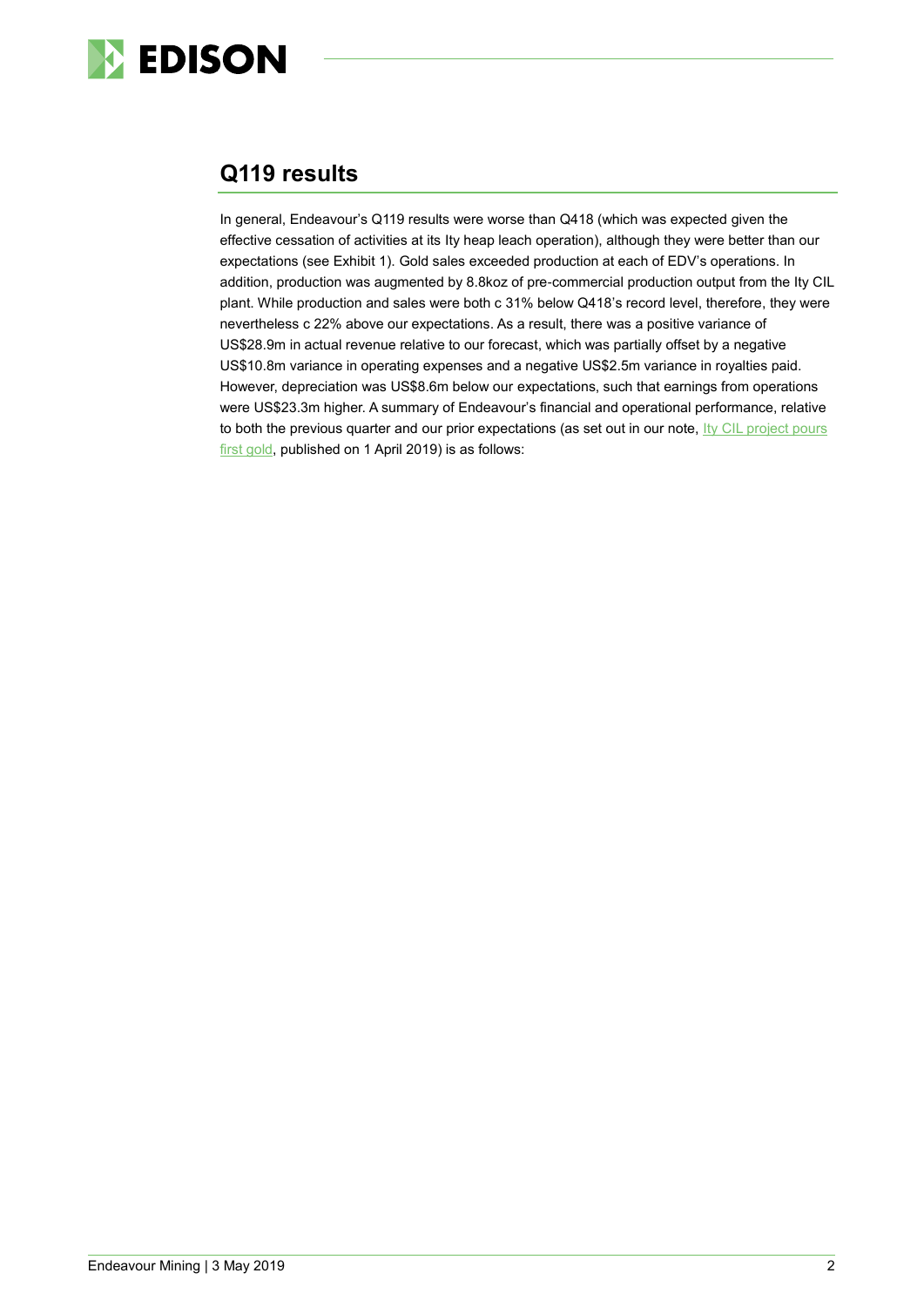

|  |  |  | Exhibit 1: Endeavour Mining FY18 earnings, by quarter (US\$000s unless otherwise indicated) |
|--|--|--|---------------------------------------------------------------------------------------------|
|--|--|--|---------------------------------------------------------------------------------------------|

|                                              |           |           |             |            |           |             | Q1/Q4         | Q1 vs Q1e       |                     |
|----------------------------------------------|-----------|-----------|-------------|------------|-----------|-------------|---------------|-----------------|---------------------|
|                                              | Q118*     | Q218      | Q318        | Q418       | Q119e     | Q119a       | Change<br>(%) | Variance<br>(%) | Variance<br>(units) |
| Houndé production (koz)                      | 73.8      | 66.9      | 60.7        | 75.8       | 46.6      | 55.4        | $-26.9$       | 18.9            | 8.8                 |
| Agbaou production (koz)                      | 32.1      | 33.7      | 31.2        | 44.4       | 24.7      | 31.8        | $-28.4$       | 28.7            | 7.1                 |
| Karma production (koz)                       | 28.2      | 21.0      | 26.1        | 33.5       | 23.0      | 22.1        | $-34.0$       | $-3.9$          | $-0.9$              |
| Ity heap leach production (koz)              | 18.3      | 25.0      | 21.0        | 20.6       | 5.0       | 11.5        | $-44.2$       | 130.0           | 6.5                 |
| Tabakoto production (koz)                    | 32.4      | 26.8      | 26.5        | 29.6       | N/A       | N/A         | N/A           | N/A             | N/A                 |
| Total gold produced (koz)                    | 152       | 147       | 139         | 174.2      | 99.4      | 120.8       | $-30.7$       | 21.5            | 21.4                |
| Total gold sold (koz)                        | 154       | 151       | 134         | 173.4      | 99.4      | 120.9       | $-30.3$       | 21.6            | 21.5                |
| Gold price (US\$/oz)                         | 1,328     | 1,306     | 1,161       | 1,198      | 1,304     | 1,304       | 8.8           | 0.0             | 0.0                 |
| Cash costs (US\$/oz)                         | 524       | 608       | 643         | 555        | 781       | 659**       | 18.7          | $-15.6$         | $-122.0$            |
| AISC (US\$/oz)                               | 669       | 768       | 820         | 707        | 1,007     | 877         | 24.0          | $-12.9$         | $-130.0$            |
| Revenue                                      |           |           |             |            |           |             |               |                 |                     |
| - Gold revenue                               | 198,894   | 189,515   | 155,764     | 207,784    | 122,405   | 151,310     | $-27.2$       | 23.6            | 28,905              |
| Cost of sales                                |           |           |             |            |           |             |               |                 |                     |
| - Operating expenses                         | 83,276    | 92,646    | 86,238      | 124,832    | 77,565    | 88,363      | $-29.2$       | 13.9            | 10,798              |
| - Royalties                                  | 12,183    | 10,254    | 8,293       | 10,338     | 6,492     | 8,989       | $-13.0$       | 38.5            | 2,497               |
| Gross profit                                 | 103,435   | 86,615    | 61,233      | 72,614     | 38,348    | 53,958      | $-25.7$       | 40.7            | 15,610              |
| Depreciation                                 | (39, 504) | (43, 538) | (35, 911)   | (50, 116)  | (44, 764) | (36, 132)   | $-27.9$       | $-19.3$         | 8,632               |
| <b>Expenses</b>                              |           |           |             |            |           |             |               |                 |                     |
| - Corporate costs                            | (6, 488)  | (6, 130)  | (5,888)     | (8,001)    | (5, 957)  | (6,061)     | $-24.2$       | 1.7             | $-104$              |
| - Impairments                                | 0         | 0         | 0           | 0          | 0         | 0           | N/A           | N/A             | 0                   |
| - Acquisition etc costs                      | 0         | 0         | $\mathbf 0$ | 0          | 0         | $\mathbf 0$ | N/A           | N/A             | $\mathbf{0}$        |
| - Share based compensation                   | (2,668)   | (10, 109) | (4,007)     | (8, 147)   | (5, 333)  | (2,600)     | $-68.1$       | $-51.2$         | 2,733               |
| - Exploration costs                          | (2,754)   | (2, 284)  | (2, 583)    | 0          | (821)     | (4, 361)    | N/A           | 431.2           | $-3,540$            |
| Total expenses                               | (11, 910) | (18, 523) | (12, 478)   | (16, 148)  | (12, 111) | (13,022)    | $-19.4$       | 7.5             | $-911$              |
| Earnings from operations                     | 52,021    | 24,554    | 12,844      | 6,350      | (18, 528) | 4,804       | $-24.3$       | $-125.9$        | 23,332              |
| Interest income                              | 0         | 0         |             |            |           |             | N/A           | N/A             | $\mathbf{0}$        |
| Interest expense                             | (7, 496)  | (4, 549)  | (6, 679)    | (4, 947)   | (12,938)  | (4, 919)    | $-0.6$        | $-62.0$         | 8,019               |
| Net interest                                 | (7, 496)  | (4, 549)  | (6, 679)    | (4, 947)   | (12, 938) | (4,919)     | $-0.6$        | $-62.0$         | 8,019               |
| Loss on financial instruments                | (11, 403) | 10,922    | 24,755      | (16, 239)  |           | 1,123       | $-106.9$      | N/A             | 1,123               |
| Other expenses                               | (165)     | (818)     | (173)       | (402)      | 1,033     | (197)       | $-51.0$       | $-119.1$        | $-1,230$            |
| Profit before tax                            | 32,957    | 30,109    | 30,747      | (15, 238)  | (30, 433) | 811         | $-105.3$      | $-102.7$        | 31,244              |
| Current income tax                           | 10,772    | 17,095    | 17,443      | 21,212     | 2,671     | 13,478      | $-36.5$       | 404.6           | 10,807              |
| Deferred income tax                          | (4,881)   | 4,432     | (2,007)     | (2, 551)   | 0         | (1, 224)    | $-52.0$       | N/A             | $-1,224$            |
| Total tax                                    | 5,891     | 21,527    | 15,436      | 18,661     | 2,671     | 12,254      | $-34.3$       | 358.8           | 9,583               |
| Marginal tax rate                            | 17.9      | 71.5      | 50.2        | (122.5)    | (8.8)     | 1,511.0     | $-1,333.5$    | $-17,270.5$     | 1,519.8             |
| Profit after tax                             | 27,066    | 8,582     | 15,311      | (33, 899)  | (33, 104) | (11, 443)   | $-66.2$       | $-65.4$         | 21,661              |
| Net profit from discontinued ops.            | 593       | (24, 025) | (35, 705)   | (95, 658)  | 0         | 0           | $-100.0$      | N/A             | 0                   |
| Total net and comprehensive loss             | 27,659    | (15, 443) | (20, 394)   | (129.557)  | (33, 104) | (11, 443)   | $-91.2$       | $-65.4$         | 21,661              |
| Minority interest                            | 14,567    | (132)     | (3,619)     | (3,695)    | (1,092)   | 3,224       | $-187.3$      | $-395.2$        | 4,316               |
| Minority interest (%)                        | 52.7      | $0.9\,$   | 17.7        | 2.9        | 3.3       | (28.2)      | $-1,072.4$    | $-954.5$        | $-31.5$             |
| Profit attributable to shareholders          | 13,092    | (15, 311) | (16, 775)   | (125, 862) | (32, 013) | (14, 667)   | $-88.3$       | $-54.2$         | 17,346              |
| Basic EPS from continuing ops. (US\$)        | 0.116     | 0.037     | 0.136       | (0.292)    | (0.296)   | (0.136)     | $-53.4$       | $-54.1$         | 0.160               |
| Diluted EPS from continuing ops. (US\$)      | 0.116     | 0.037     | 0.136       | (0.292)    | (0.285)   | (0.131)     | $-55.1$       | $-54.0$         | 0.154               |
| Basic EPS (US\$)                             | 0.122     | (0.142)   | (0.156)     | (1.167)    | (0.296)   | (0.136)     | $-88.3$       | $-54.1$         | 0.160               |
| Diluted EPS (US\$)                           | 0.121     | (0.142)   | (0.155)     | (1.165)    | (0.285)   | (0.131)     | $-88.8$       | $-54.0$         | 0.154               |
| Norm. basic EPS from continuing ops (US\$)   | 0.222     | (0.064)   | (0.094)     | (0.142)    | (0.296)   | (0.146)     | 2.8           | $-50.7$         | 0.150               |
| Norm. diluted EPS from continuing ops (US\$) | 0.221     | (0.064)   | (0.094)     | (0.141)    | (0.285)   | (0.141)     | 0.0           | $-50.5$         | 0.144               |
| Adj net earnings attributable (US\$000s)     | 24,411    | 9,189     | (1, 408)    | 16,271     | (27, 854) | (5,000)     | $-130.7$      | $-82.0$         | 22,854              |
| Adj net EPS from continuing ops. (US\$)      | 0.227     | 0.085     | (0.013)     | 0.151      | (0.258)   | (0.046)     | $-130.6$      | $-82.1$         | 0.212               |

Source: Endeavour Mining, Edison Investment Research. Note: \*Q118 restated to reflect Tabakoto as a 'discontinued operation'. Company reported basis. \*\*Edison estimate.

> The positive variance in the interest expense relative to our prior expectation could be principally attributed to the capitalisation of interest associated with the financing of the Ity CIL project ahead of commercial production (which was declared on 8 April – approximately one quarter ahead of schedule). Otherwise, it should be apparent that both the tax charge and the minority interest charge during the quarter were anomalous and not reflective of the commercial realities of Endeavour's commercial environment.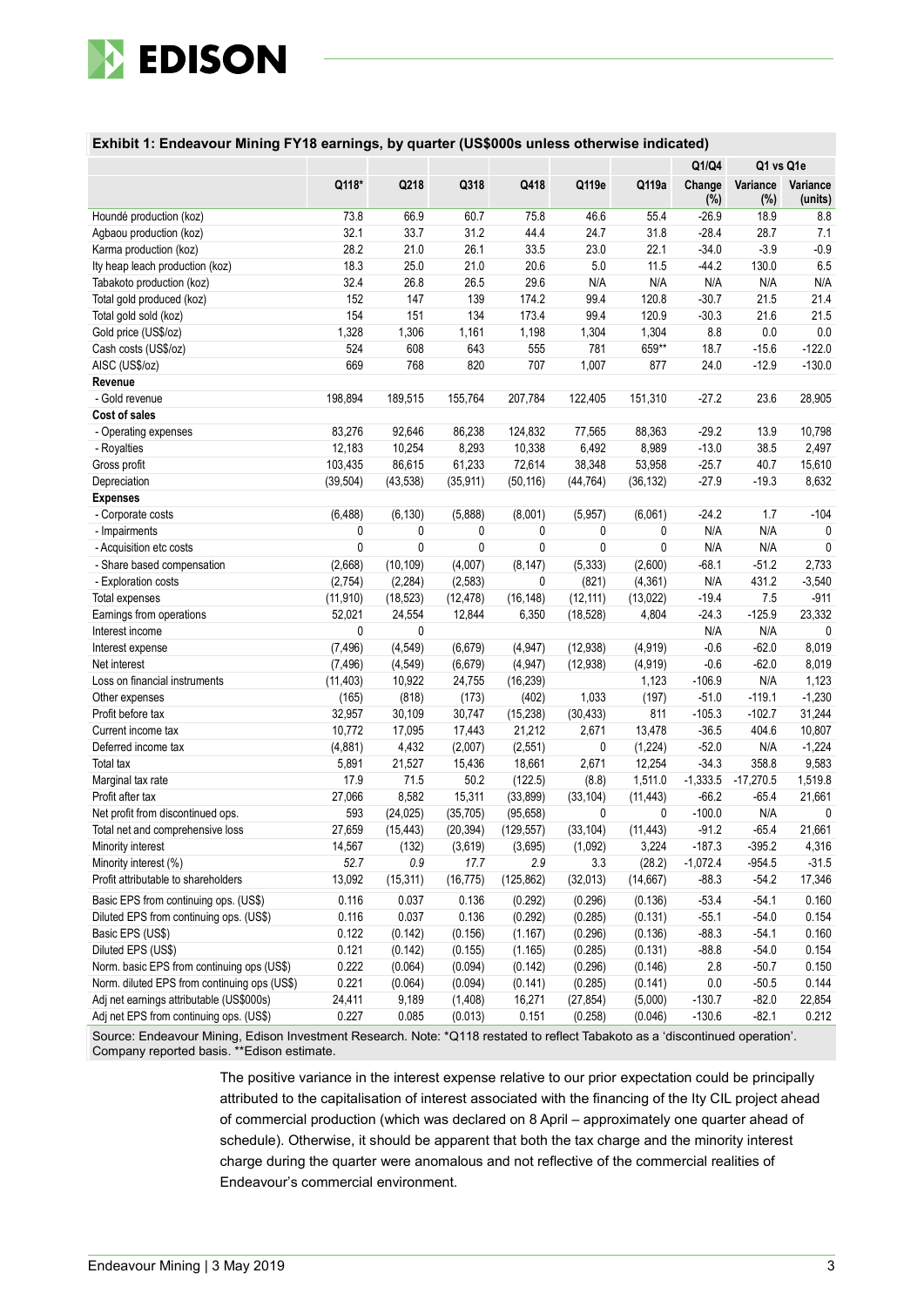

In general, Q119 was characterised by the use of low-grade stockpiles to temporarily supplement plant feed at the same time as mining focused on waste capitalisation activities at each of Endeavour's three remaining continuing operations. In addition, mining was temporarily constrained to low-grade areas of the North Pit and West Pit 3 at **Agbaou** while, at **Houndé**, unit processing costs increased by 4.0%, quarter-on-quarter, owing to a higher proportion of fresh ore milled as the mine plan shifted to focus on the Vindaloo Main and Central pits. Mining unit costs similarly rose, by 34.1%, quarter-on-quarter, at **Karma**, owing to the mining of deeper and more transitional material in the Kao pit.

### **FY19 cost and production guidance and Edison forecasts**

Historically, Endeavour has a good record of meeting its production and cost guidance targets. For FY19, these are as follows (cf Edison's updated forecasts):

| Exhibit 2: Current Endeavour production and AISC cost guidance, by mine, FY19 vs FY18 and Edison forecast |                         |                                                     |                                        |                             |                                           |                                            |  |  |  |  |
|-----------------------------------------------------------------------------------------------------------|-------------------------|-----------------------------------------------------|----------------------------------------|-----------------------------|-------------------------------------------|--------------------------------------------|--|--|--|--|
|                                                                                                           |                         | All-in sustaining costs (AISC)<br><b>Production</b> |                                        |                             |                                           |                                            |  |  |  |  |
| Mine                                                                                                      | FY19e guidance<br>(koz) | Edison FY19e<br>forecast (koz)                      | <b>Previous FY19</b><br>forecast (koz) | FY19e guidance<br>(US\$/oz) | <b>Edison FY19e</b><br>forecast (US\$/oz) | <b>Previous FY19</b><br>forecast (US\$/oz) |  |  |  |  |
| Houndé                                                                                                    | 230-250                 | 239.1                                               | 230.4                                  | 720-790                     | 739                                       | 768                                        |  |  |  |  |
| Agbaou                                                                                                    | 120-130                 | 120.0                                               | 120.0                                  | 850-900                     | 849                                       | 900                                        |  |  |  |  |
| Karma                                                                                                     | $105 - 115$             | 108.4                                               | 109.3                                  | 860-910                     | 872                                       | 890                                        |  |  |  |  |
| lty                                                                                                       | 160-200                 | 166.5                                               | 160.0                                  | 525-590                     | 566                                       | 547                                        |  |  |  |  |
| Group total                                                                                               | 615-695                 | 634.1                                               | 619.7                                  | 760-810*                    | 788*                                      | $802*$                                     |  |  |  |  |

Source: Endeavour Mining, Edison Investment Research. Note: \*Includes corporate general & administrative costs and sustaining exploration costs.

> To all intents and purposes, the **Ity CIL** project has now reached full capacity and will make a full contribution to earnings in Q219. During the remainder of the year, the high-grade Bouéré deposit is expected to be commissioned at Houndé. While the proportion of fresh ore processed at Houndé is thus anticipated to rise to in excess of 30% (from c 20%) in the interim, it will reduce in Q4, before increasing once again in 2020 as mining at both Vindaloo and Bouéré transition to deeper levels. Given exploration success at Houndé and its increasing reserve and resource profile, management has confirmed that a review of the plant will be conducted during Q319 with a view to increasing its capacity. Otherwise, pre-stripping is expected to be completed at Karma in Q219, after which the operation will benefit from the stacking of oxide ore once again from the North Kao pit.

Compared with our previous forecasts, the only noteworthy changes to our operating forecasts for Q2–Q419 relate to the assumed gold price in Q2 (now US\$1,283/oz cf US\$1,318/oz previously) and the grade of ore processed at Agbaou (now 1.67g/t cf 1.80g/t previously). Within this context, our financial forecasts for Endeavour for FY19, by quarter, are as follows: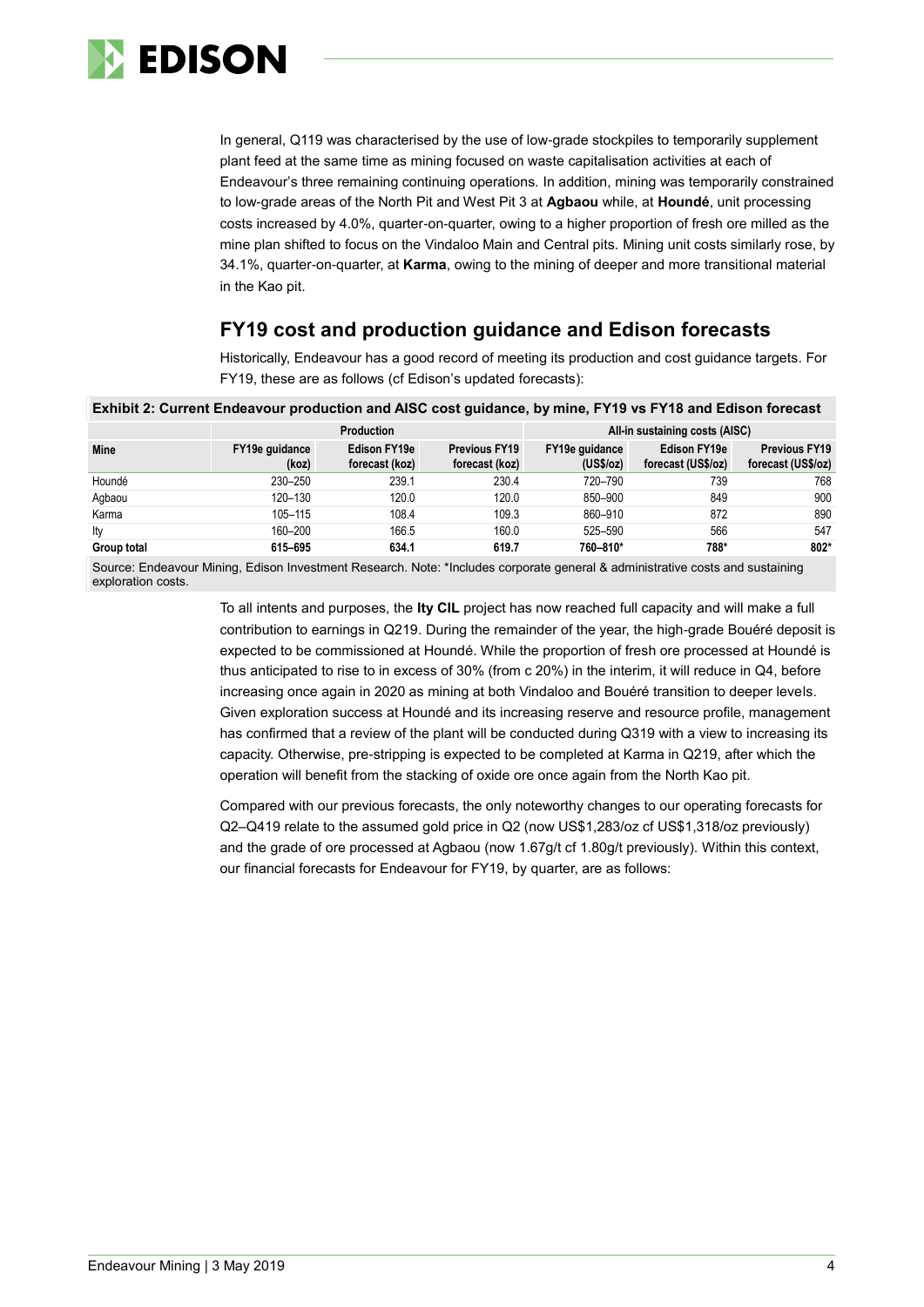

| <b>FY18</b><br>Q219e<br>Q319e<br>Q419e<br>Q119<br>FY19e<br>277.2<br>55.4<br>46.6<br>68.6<br>68.6<br>239.1<br>Houndé production (koz)<br>31.8<br>29.4<br>29.4<br>141.3<br>29.4<br>120.0<br>Agbaou production (koz)<br>108.7<br>22.1<br>23.0<br>28.3<br>35.0<br>108.4<br>Karma production (koz)<br>84.8<br>11.5<br>55.3<br>Ity production (koz)<br>44.4<br>55.3<br>166.5<br>N/A<br>115.2<br>N/A<br>N/A<br>N/A<br>N/A<br>Tabakoto production (koz)<br>181.5<br>612.1<br>120.8<br>143.5<br>188.3<br>634.1<br>Total gold produced (koz)<br>612.1<br>120.9<br>143.5<br>181.5<br>188.3<br>634.1<br>Total gold sold (koz)<br>1,199<br>1,304<br>1,263<br>1,263<br>$1,237*$<br>Gold price (US\$/oz)<br>1,283<br>659**<br>579<br>657<br>540<br>521<br>Cash costs (US\$/oz)<br>584<br>744<br>877<br>827<br>689<br>667<br>Mine level AISC (US\$/oz)<br>740<br>Revenue<br>751,957<br>232,662<br>785,130<br>- Gold revenue<br>151,310<br>176,993<br>224,165<br>Cost of sales<br>386,926<br>88,363<br>94,248<br>98,110<br>98,110<br>378,831<br>- Operating expenses<br>41,068<br>8,989<br>8,366<br>10,888<br>11,398<br>39,640<br>- Royalties<br>323,963<br>53,958<br>74,379<br>115,167<br>123,155<br>366,659<br>Gross profit<br>Depreciation<br>(169,069)<br>(36, 132)<br>(47, 706)<br>(58, 143)<br>(62, 137)<br>(204, 118)<br><b>Expenses</b><br>- Corporate costs<br>(26, 573)<br>(6,061)<br>(5,957)<br>(5,957)<br>(5,957)<br>(23, 932)<br>- Impairments<br>0<br>0<br>0<br>0<br>0<br>$\theta$<br>$\mathbf{0}$<br>$\mathbf 0$<br>$\mathbf 0$<br>0<br>0<br>$\mathbf{0}$<br>- Acquisition etc costs<br>(24, 931)<br>(5, 333)<br>(5, 333)<br>(5, 333)<br>(18, 599)<br>- Share based compensation<br>(2,600)<br>- Exploration costs<br>(7,621)<br>(4, 361)<br>(821)<br>(821)<br>(821)<br>(6, 825)<br>(59, 125)<br>(13,022)<br>(12, 111)<br>(12, 111)<br>(12, 111)<br>(49, 356)<br>Total expenses<br>95,769<br>113,185<br>Earnings from operations<br>4,804<br>14,562<br>44,913<br>48,907<br>0<br>Interest income<br>$\Omega$<br>(15, 611)<br>(15, 611)<br>(23, 671)<br>(4, 919)<br>(15, 611)<br>(51, 753)<br>Interest expense<br>(4, 919)<br>Net interest<br>(23, 671)<br>(15, 611)<br>(15, 611)<br>(15, 611)<br>(51, 753)<br>8,035<br>1,123<br>Loss on financial instruments<br>1,123<br>(1, 558)<br>(197)<br>0<br>0<br>0<br>(197)<br>Other expenses<br>78,575<br>811<br>(1,050)<br>29,301<br>33,295<br>Profit before tax<br>62,358<br>66,522<br>8,980<br>14,042<br>13,981<br>50,481<br>Current income tax<br>13,478<br>(5,007)<br>(1, 224)<br>0<br>0<br>(1,224)<br>0<br>Deferred income tax<br>61,515<br>12,254<br>8,980<br>14,042<br>13,981<br>49,257<br>Total tax<br>78.3<br>47.9<br>42.0<br>79.0<br>Marginal tax rate<br>1,511.0<br>(855.5)<br>Profit after tax<br>17,060<br>15,259<br>19,315<br>13,101<br>(11, 443)<br>(10, 030)<br>0<br>0<br>0<br>Net profit from discontinued ops.<br>(154, 795)<br>0<br>$\mathbf{0}$<br>(10, 030)<br>15,259<br>19,315<br>13,101<br>Total net and comprehensive loss<br>(137, 735)<br>(11, 443)<br>7,121<br>3,224<br>5,679<br>6,076<br>17,839<br>Minority interest<br>2,860<br>(5.2)<br>(28.2)<br>136.2<br>Minority interest (%)<br>(28.5)<br>37.2<br>31.5<br>9,580<br>(144, 856)<br>(14, 667)<br>(12,890)<br>13,239<br>(4, 739)<br>Profit attributable to shareholders<br>(0.001)<br>0.088<br>0.121<br>Basic EPS from continuing ops. (US\$)<br>(0.136)<br>(0.118)<br>(0.043)<br>0.085<br>0.117<br>Diluted EPS from continuing ops. (US\$)<br>(0.001)<br>(0.131)<br>(0.114)<br>(0.042)<br>0.088<br>0.121<br>Basic EPS (US\$)<br>(1.344)<br>(0.136)<br>(0.118)<br>(0.043)<br>(0.131)<br>0.085<br>0.117<br>Diluted EPS (US\$)<br>(1.342)<br>(0.114)<br>(0.042)<br>Norm. basic EPS from continuing ops (US\$)<br>(0.075)<br>(0.146)<br>(0.118)<br>0.088<br>0.121<br>(0.054)<br>Norm. diluted EPS from continuing ops (US\$)<br>(0.075)<br>(0.141)<br>(0.114)<br>0.085<br>0.117<br>(0.052)<br>Adj net earnings attributable (US\$000s)<br>53,132<br>(5,000)<br>(6,036)<br>12,928<br>16,895<br>18,786 | Exhibit 3: Endeavour Mining FY19 earnings forecasts, by quarter (US\$000s unless otherwise indicated) |       |         |         |       |       |       |
|------------------------------------------------------------------------------------------------------------------------------------------------------------------------------------------------------------------------------------------------------------------------------------------------------------------------------------------------------------------------------------------------------------------------------------------------------------------------------------------------------------------------------------------------------------------------------------------------------------------------------------------------------------------------------------------------------------------------------------------------------------------------------------------------------------------------------------------------------------------------------------------------------------------------------------------------------------------------------------------------------------------------------------------------------------------------------------------------------------------------------------------------------------------------------------------------------------------------------------------------------------------------------------------------------------------------------------------------------------------------------------------------------------------------------------------------------------------------------------------------------------------------------------------------------------------------------------------------------------------------------------------------------------------------------------------------------------------------------------------------------------------------------------------------------------------------------------------------------------------------------------------------------------------------------------------------------------------------------------------------------------------------------------------------------------------------------------------------------------------------------------------------------------------------------------------------------------------------------------------------------------------------------------------------------------------------------------------------------------------------------------------------------------------------------------------------------------------------------------------------------------------------------------------------------------------------------------------------------------------------------------------------------------------------------------------------------------------------------------------------------------------------------------------------------------------------------------------------------------------------------------------------------------------------------------------------------------------------------------------------------------------------------------------------------------------------------------------------------------------------------------------------------------------------------------------------------------------------------------------------------------------------------------------------------------------------------------------------------------------------------------------------------------------------------------------------------------------------------------------------------------------------------------------------------------------------------------------------------------------------------------------------------------------------------------------------------------------------------------------------------------------------------------------------------------------------------------------------------------------------------------------------------------------------------------------------------------------------------------------------------------------------|-------------------------------------------------------------------------------------------------------|-------|---------|---------|-------|-------|-------|
|                                                                                                                                                                                                                                                                                                                                                                                                                                                                                                                                                                                                                                                                                                                                                                                                                                                                                                                                                                                                                                                                                                                                                                                                                                                                                                                                                                                                                                                                                                                                                                                                                                                                                                                                                                                                                                                                                                                                                                                                                                                                                                                                                                                                                                                                                                                                                                                                                                                                                                                                                                                                                                                                                                                                                                                                                                                                                                                                                                                                                                                                                                                                                                                                                                                                                                                                                                                                                                                                                                                                                                                                                                                                                                                                                                                                                                                                                                                                                                                                                        |                                                                                                       |       |         |         |       |       |       |
|                                                                                                                                                                                                                                                                                                                                                                                                                                                                                                                                                                                                                                                                                                                                                                                                                                                                                                                                                                                                                                                                                                                                                                                                                                                                                                                                                                                                                                                                                                                                                                                                                                                                                                                                                                                                                                                                                                                                                                                                                                                                                                                                                                                                                                                                                                                                                                                                                                                                                                                                                                                                                                                                                                                                                                                                                                                                                                                                                                                                                                                                                                                                                                                                                                                                                                                                                                                                                                                                                                                                                                                                                                                                                                                                                                                                                                                                                                                                                                                                                        |                                                                                                       |       |         |         |       |       |       |
|                                                                                                                                                                                                                                                                                                                                                                                                                                                                                                                                                                                                                                                                                                                                                                                                                                                                                                                                                                                                                                                                                                                                                                                                                                                                                                                                                                                                                                                                                                                                                                                                                                                                                                                                                                                                                                                                                                                                                                                                                                                                                                                                                                                                                                                                                                                                                                                                                                                                                                                                                                                                                                                                                                                                                                                                                                                                                                                                                                                                                                                                                                                                                                                                                                                                                                                                                                                                                                                                                                                                                                                                                                                                                                                                                                                                                                                                                                                                                                                                                        |                                                                                                       |       |         |         |       |       |       |
|                                                                                                                                                                                                                                                                                                                                                                                                                                                                                                                                                                                                                                                                                                                                                                                                                                                                                                                                                                                                                                                                                                                                                                                                                                                                                                                                                                                                                                                                                                                                                                                                                                                                                                                                                                                                                                                                                                                                                                                                                                                                                                                                                                                                                                                                                                                                                                                                                                                                                                                                                                                                                                                                                                                                                                                                                                                                                                                                                                                                                                                                                                                                                                                                                                                                                                                                                                                                                                                                                                                                                                                                                                                                                                                                                                                                                                                                                                                                                                                                                        |                                                                                                       |       |         |         |       |       |       |
|                                                                                                                                                                                                                                                                                                                                                                                                                                                                                                                                                                                                                                                                                                                                                                                                                                                                                                                                                                                                                                                                                                                                                                                                                                                                                                                                                                                                                                                                                                                                                                                                                                                                                                                                                                                                                                                                                                                                                                                                                                                                                                                                                                                                                                                                                                                                                                                                                                                                                                                                                                                                                                                                                                                                                                                                                                                                                                                                                                                                                                                                                                                                                                                                                                                                                                                                                                                                                                                                                                                                                                                                                                                                                                                                                                                                                                                                                                                                                                                                                        |                                                                                                       |       |         |         |       |       |       |
|                                                                                                                                                                                                                                                                                                                                                                                                                                                                                                                                                                                                                                                                                                                                                                                                                                                                                                                                                                                                                                                                                                                                                                                                                                                                                                                                                                                                                                                                                                                                                                                                                                                                                                                                                                                                                                                                                                                                                                                                                                                                                                                                                                                                                                                                                                                                                                                                                                                                                                                                                                                                                                                                                                                                                                                                                                                                                                                                                                                                                                                                                                                                                                                                                                                                                                                                                                                                                                                                                                                                                                                                                                                                                                                                                                                                                                                                                                                                                                                                                        |                                                                                                       |       |         |         |       |       |       |
|                                                                                                                                                                                                                                                                                                                                                                                                                                                                                                                                                                                                                                                                                                                                                                                                                                                                                                                                                                                                                                                                                                                                                                                                                                                                                                                                                                                                                                                                                                                                                                                                                                                                                                                                                                                                                                                                                                                                                                                                                                                                                                                                                                                                                                                                                                                                                                                                                                                                                                                                                                                                                                                                                                                                                                                                                                                                                                                                                                                                                                                                                                                                                                                                                                                                                                                                                                                                                                                                                                                                                                                                                                                                                                                                                                                                                                                                                                                                                                                                                        |                                                                                                       |       |         |         |       |       |       |
|                                                                                                                                                                                                                                                                                                                                                                                                                                                                                                                                                                                                                                                                                                                                                                                                                                                                                                                                                                                                                                                                                                                                                                                                                                                                                                                                                                                                                                                                                                                                                                                                                                                                                                                                                                                                                                                                                                                                                                                                                                                                                                                                                                                                                                                                                                                                                                                                                                                                                                                                                                                                                                                                                                                                                                                                                                                                                                                                                                                                                                                                                                                                                                                                                                                                                                                                                                                                                                                                                                                                                                                                                                                                                                                                                                                                                                                                                                                                                                                                                        |                                                                                                       |       |         |         |       |       |       |
|                                                                                                                                                                                                                                                                                                                                                                                                                                                                                                                                                                                                                                                                                                                                                                                                                                                                                                                                                                                                                                                                                                                                                                                                                                                                                                                                                                                                                                                                                                                                                                                                                                                                                                                                                                                                                                                                                                                                                                                                                                                                                                                                                                                                                                                                                                                                                                                                                                                                                                                                                                                                                                                                                                                                                                                                                                                                                                                                                                                                                                                                                                                                                                                                                                                                                                                                                                                                                                                                                                                                                                                                                                                                                                                                                                                                                                                                                                                                                                                                                        |                                                                                                       |       |         |         |       |       |       |
|                                                                                                                                                                                                                                                                                                                                                                                                                                                                                                                                                                                                                                                                                                                                                                                                                                                                                                                                                                                                                                                                                                                                                                                                                                                                                                                                                                                                                                                                                                                                                                                                                                                                                                                                                                                                                                                                                                                                                                                                                                                                                                                                                                                                                                                                                                                                                                                                                                                                                                                                                                                                                                                                                                                                                                                                                                                                                                                                                                                                                                                                                                                                                                                                                                                                                                                                                                                                                                                                                                                                                                                                                                                                                                                                                                                                                                                                                                                                                                                                                        |                                                                                                       |       |         |         |       |       |       |
|                                                                                                                                                                                                                                                                                                                                                                                                                                                                                                                                                                                                                                                                                                                                                                                                                                                                                                                                                                                                                                                                                                                                                                                                                                                                                                                                                                                                                                                                                                                                                                                                                                                                                                                                                                                                                                                                                                                                                                                                                                                                                                                                                                                                                                                                                                                                                                                                                                                                                                                                                                                                                                                                                                                                                                                                                                                                                                                                                                                                                                                                                                                                                                                                                                                                                                                                                                                                                                                                                                                                                                                                                                                                                                                                                                                                                                                                                                                                                                                                                        |                                                                                                       |       |         |         |       |       |       |
|                                                                                                                                                                                                                                                                                                                                                                                                                                                                                                                                                                                                                                                                                                                                                                                                                                                                                                                                                                                                                                                                                                                                                                                                                                                                                                                                                                                                                                                                                                                                                                                                                                                                                                                                                                                                                                                                                                                                                                                                                                                                                                                                                                                                                                                                                                                                                                                                                                                                                                                                                                                                                                                                                                                                                                                                                                                                                                                                                                                                                                                                                                                                                                                                                                                                                                                                                                                                                                                                                                                                                                                                                                                                                                                                                                                                                                                                                                                                                                                                                        |                                                                                                       |       |         |         |       |       |       |
|                                                                                                                                                                                                                                                                                                                                                                                                                                                                                                                                                                                                                                                                                                                                                                                                                                                                                                                                                                                                                                                                                                                                                                                                                                                                                                                                                                                                                                                                                                                                                                                                                                                                                                                                                                                                                                                                                                                                                                                                                                                                                                                                                                                                                                                                                                                                                                                                                                                                                                                                                                                                                                                                                                                                                                                                                                                                                                                                                                                                                                                                                                                                                                                                                                                                                                                                                                                                                                                                                                                                                                                                                                                                                                                                                                                                                                                                                                                                                                                                                        |                                                                                                       |       |         |         |       |       |       |
|                                                                                                                                                                                                                                                                                                                                                                                                                                                                                                                                                                                                                                                                                                                                                                                                                                                                                                                                                                                                                                                                                                                                                                                                                                                                                                                                                                                                                                                                                                                                                                                                                                                                                                                                                                                                                                                                                                                                                                                                                                                                                                                                                                                                                                                                                                                                                                                                                                                                                                                                                                                                                                                                                                                                                                                                                                                                                                                                                                                                                                                                                                                                                                                                                                                                                                                                                                                                                                                                                                                                                                                                                                                                                                                                                                                                                                                                                                                                                                                                                        |                                                                                                       |       |         |         |       |       |       |
|                                                                                                                                                                                                                                                                                                                                                                                                                                                                                                                                                                                                                                                                                                                                                                                                                                                                                                                                                                                                                                                                                                                                                                                                                                                                                                                                                                                                                                                                                                                                                                                                                                                                                                                                                                                                                                                                                                                                                                                                                                                                                                                                                                                                                                                                                                                                                                                                                                                                                                                                                                                                                                                                                                                                                                                                                                                                                                                                                                                                                                                                                                                                                                                                                                                                                                                                                                                                                                                                                                                                                                                                                                                                                                                                                                                                                                                                                                                                                                                                                        |                                                                                                       |       |         |         |       |       |       |
|                                                                                                                                                                                                                                                                                                                                                                                                                                                                                                                                                                                                                                                                                                                                                                                                                                                                                                                                                                                                                                                                                                                                                                                                                                                                                                                                                                                                                                                                                                                                                                                                                                                                                                                                                                                                                                                                                                                                                                                                                                                                                                                                                                                                                                                                                                                                                                                                                                                                                                                                                                                                                                                                                                                                                                                                                                                                                                                                                                                                                                                                                                                                                                                                                                                                                                                                                                                                                                                                                                                                                                                                                                                                                                                                                                                                                                                                                                                                                                                                                        |                                                                                                       |       |         |         |       |       |       |
|                                                                                                                                                                                                                                                                                                                                                                                                                                                                                                                                                                                                                                                                                                                                                                                                                                                                                                                                                                                                                                                                                                                                                                                                                                                                                                                                                                                                                                                                                                                                                                                                                                                                                                                                                                                                                                                                                                                                                                                                                                                                                                                                                                                                                                                                                                                                                                                                                                                                                                                                                                                                                                                                                                                                                                                                                                                                                                                                                                                                                                                                                                                                                                                                                                                                                                                                                                                                                                                                                                                                                                                                                                                                                                                                                                                                                                                                                                                                                                                                                        |                                                                                                       |       |         |         |       |       |       |
|                                                                                                                                                                                                                                                                                                                                                                                                                                                                                                                                                                                                                                                                                                                                                                                                                                                                                                                                                                                                                                                                                                                                                                                                                                                                                                                                                                                                                                                                                                                                                                                                                                                                                                                                                                                                                                                                                                                                                                                                                                                                                                                                                                                                                                                                                                                                                                                                                                                                                                                                                                                                                                                                                                                                                                                                                                                                                                                                                                                                                                                                                                                                                                                                                                                                                                                                                                                                                                                                                                                                                                                                                                                                                                                                                                                                                                                                                                                                                                                                                        |                                                                                                       |       |         |         |       |       |       |
|                                                                                                                                                                                                                                                                                                                                                                                                                                                                                                                                                                                                                                                                                                                                                                                                                                                                                                                                                                                                                                                                                                                                                                                                                                                                                                                                                                                                                                                                                                                                                                                                                                                                                                                                                                                                                                                                                                                                                                                                                                                                                                                                                                                                                                                                                                                                                                                                                                                                                                                                                                                                                                                                                                                                                                                                                                                                                                                                                                                                                                                                                                                                                                                                                                                                                                                                                                                                                                                                                                                                                                                                                                                                                                                                                                                                                                                                                                                                                                                                                        |                                                                                                       |       |         |         |       |       |       |
|                                                                                                                                                                                                                                                                                                                                                                                                                                                                                                                                                                                                                                                                                                                                                                                                                                                                                                                                                                                                                                                                                                                                                                                                                                                                                                                                                                                                                                                                                                                                                                                                                                                                                                                                                                                                                                                                                                                                                                                                                                                                                                                                                                                                                                                                                                                                                                                                                                                                                                                                                                                                                                                                                                                                                                                                                                                                                                                                                                                                                                                                                                                                                                                                                                                                                                                                                                                                                                                                                                                                                                                                                                                                                                                                                                                                                                                                                                                                                                                                                        |                                                                                                       |       |         |         |       |       |       |
|                                                                                                                                                                                                                                                                                                                                                                                                                                                                                                                                                                                                                                                                                                                                                                                                                                                                                                                                                                                                                                                                                                                                                                                                                                                                                                                                                                                                                                                                                                                                                                                                                                                                                                                                                                                                                                                                                                                                                                                                                                                                                                                                                                                                                                                                                                                                                                                                                                                                                                                                                                                                                                                                                                                                                                                                                                                                                                                                                                                                                                                                                                                                                                                                                                                                                                                                                                                                                                                                                                                                                                                                                                                                                                                                                                                                                                                                                                                                                                                                                        |                                                                                                       |       |         |         |       |       |       |
|                                                                                                                                                                                                                                                                                                                                                                                                                                                                                                                                                                                                                                                                                                                                                                                                                                                                                                                                                                                                                                                                                                                                                                                                                                                                                                                                                                                                                                                                                                                                                                                                                                                                                                                                                                                                                                                                                                                                                                                                                                                                                                                                                                                                                                                                                                                                                                                                                                                                                                                                                                                                                                                                                                                                                                                                                                                                                                                                                                                                                                                                                                                                                                                                                                                                                                                                                                                                                                                                                                                                                                                                                                                                                                                                                                                                                                                                                                                                                                                                                        |                                                                                                       |       |         |         |       |       |       |
|                                                                                                                                                                                                                                                                                                                                                                                                                                                                                                                                                                                                                                                                                                                                                                                                                                                                                                                                                                                                                                                                                                                                                                                                                                                                                                                                                                                                                                                                                                                                                                                                                                                                                                                                                                                                                                                                                                                                                                                                                                                                                                                                                                                                                                                                                                                                                                                                                                                                                                                                                                                                                                                                                                                                                                                                                                                                                                                                                                                                                                                                                                                                                                                                                                                                                                                                                                                                                                                                                                                                                                                                                                                                                                                                                                                                                                                                                                                                                                                                                        |                                                                                                       |       |         |         |       |       |       |
|                                                                                                                                                                                                                                                                                                                                                                                                                                                                                                                                                                                                                                                                                                                                                                                                                                                                                                                                                                                                                                                                                                                                                                                                                                                                                                                                                                                                                                                                                                                                                                                                                                                                                                                                                                                                                                                                                                                                                                                                                                                                                                                                                                                                                                                                                                                                                                                                                                                                                                                                                                                                                                                                                                                                                                                                                                                                                                                                                                                                                                                                                                                                                                                                                                                                                                                                                                                                                                                                                                                                                                                                                                                                                                                                                                                                                                                                                                                                                                                                                        |                                                                                                       |       |         |         |       |       |       |
|                                                                                                                                                                                                                                                                                                                                                                                                                                                                                                                                                                                                                                                                                                                                                                                                                                                                                                                                                                                                                                                                                                                                                                                                                                                                                                                                                                                                                                                                                                                                                                                                                                                                                                                                                                                                                                                                                                                                                                                                                                                                                                                                                                                                                                                                                                                                                                                                                                                                                                                                                                                                                                                                                                                                                                                                                                                                                                                                                                                                                                                                                                                                                                                                                                                                                                                                                                                                                                                                                                                                                                                                                                                                                                                                                                                                                                                                                                                                                                                                                        |                                                                                                       |       |         |         |       |       |       |
|                                                                                                                                                                                                                                                                                                                                                                                                                                                                                                                                                                                                                                                                                                                                                                                                                                                                                                                                                                                                                                                                                                                                                                                                                                                                                                                                                                                                                                                                                                                                                                                                                                                                                                                                                                                                                                                                                                                                                                                                                                                                                                                                                                                                                                                                                                                                                                                                                                                                                                                                                                                                                                                                                                                                                                                                                                                                                                                                                                                                                                                                                                                                                                                                                                                                                                                                                                                                                                                                                                                                                                                                                                                                                                                                                                                                                                                                                                                                                                                                                        |                                                                                                       |       |         |         |       |       |       |
|                                                                                                                                                                                                                                                                                                                                                                                                                                                                                                                                                                                                                                                                                                                                                                                                                                                                                                                                                                                                                                                                                                                                                                                                                                                                                                                                                                                                                                                                                                                                                                                                                                                                                                                                                                                                                                                                                                                                                                                                                                                                                                                                                                                                                                                                                                                                                                                                                                                                                                                                                                                                                                                                                                                                                                                                                                                                                                                                                                                                                                                                                                                                                                                                                                                                                                                                                                                                                                                                                                                                                                                                                                                                                                                                                                                                                                                                                                                                                                                                                        |                                                                                                       |       |         |         |       |       |       |
|                                                                                                                                                                                                                                                                                                                                                                                                                                                                                                                                                                                                                                                                                                                                                                                                                                                                                                                                                                                                                                                                                                                                                                                                                                                                                                                                                                                                                                                                                                                                                                                                                                                                                                                                                                                                                                                                                                                                                                                                                                                                                                                                                                                                                                                                                                                                                                                                                                                                                                                                                                                                                                                                                                                                                                                                                                                                                                                                                                                                                                                                                                                                                                                                                                                                                                                                                                                                                                                                                                                                                                                                                                                                                                                                                                                                                                                                                                                                                                                                                        |                                                                                                       |       |         |         |       |       |       |
|                                                                                                                                                                                                                                                                                                                                                                                                                                                                                                                                                                                                                                                                                                                                                                                                                                                                                                                                                                                                                                                                                                                                                                                                                                                                                                                                                                                                                                                                                                                                                                                                                                                                                                                                                                                                                                                                                                                                                                                                                                                                                                                                                                                                                                                                                                                                                                                                                                                                                                                                                                                                                                                                                                                                                                                                                                                                                                                                                                                                                                                                                                                                                                                                                                                                                                                                                                                                                                                                                                                                                                                                                                                                                                                                                                                                                                                                                                                                                                                                                        |                                                                                                       |       |         |         |       |       |       |
|                                                                                                                                                                                                                                                                                                                                                                                                                                                                                                                                                                                                                                                                                                                                                                                                                                                                                                                                                                                                                                                                                                                                                                                                                                                                                                                                                                                                                                                                                                                                                                                                                                                                                                                                                                                                                                                                                                                                                                                                                                                                                                                                                                                                                                                                                                                                                                                                                                                                                                                                                                                                                                                                                                                                                                                                                                                                                                                                                                                                                                                                                                                                                                                                                                                                                                                                                                                                                                                                                                                                                                                                                                                                                                                                                                                                                                                                                                                                                                                                                        |                                                                                                       |       |         |         |       |       |       |
|                                                                                                                                                                                                                                                                                                                                                                                                                                                                                                                                                                                                                                                                                                                                                                                                                                                                                                                                                                                                                                                                                                                                                                                                                                                                                                                                                                                                                                                                                                                                                                                                                                                                                                                                                                                                                                                                                                                                                                                                                                                                                                                                                                                                                                                                                                                                                                                                                                                                                                                                                                                                                                                                                                                                                                                                                                                                                                                                                                                                                                                                                                                                                                                                                                                                                                                                                                                                                                                                                                                                                                                                                                                                                                                                                                                                                                                                                                                                                                                                                        |                                                                                                       |       |         |         |       |       |       |
|                                                                                                                                                                                                                                                                                                                                                                                                                                                                                                                                                                                                                                                                                                                                                                                                                                                                                                                                                                                                                                                                                                                                                                                                                                                                                                                                                                                                                                                                                                                                                                                                                                                                                                                                                                                                                                                                                                                                                                                                                                                                                                                                                                                                                                                                                                                                                                                                                                                                                                                                                                                                                                                                                                                                                                                                                                                                                                                                                                                                                                                                                                                                                                                                                                                                                                                                                                                                                                                                                                                                                                                                                                                                                                                                                                                                                                                                                                                                                                                                                        |                                                                                                       |       |         |         |       |       |       |
|                                                                                                                                                                                                                                                                                                                                                                                                                                                                                                                                                                                                                                                                                                                                                                                                                                                                                                                                                                                                                                                                                                                                                                                                                                                                                                                                                                                                                                                                                                                                                                                                                                                                                                                                                                                                                                                                                                                                                                                                                                                                                                                                                                                                                                                                                                                                                                                                                                                                                                                                                                                                                                                                                                                                                                                                                                                                                                                                                                                                                                                                                                                                                                                                                                                                                                                                                                                                                                                                                                                                                                                                                                                                                                                                                                                                                                                                                                                                                                                                                        |                                                                                                       |       |         |         |       |       |       |
|                                                                                                                                                                                                                                                                                                                                                                                                                                                                                                                                                                                                                                                                                                                                                                                                                                                                                                                                                                                                                                                                                                                                                                                                                                                                                                                                                                                                                                                                                                                                                                                                                                                                                                                                                                                                                                                                                                                                                                                                                                                                                                                                                                                                                                                                                                                                                                                                                                                                                                                                                                                                                                                                                                                                                                                                                                                                                                                                                                                                                                                                                                                                                                                                                                                                                                                                                                                                                                                                                                                                                                                                                                                                                                                                                                                                                                                                                                                                                                                                                        |                                                                                                       |       |         |         |       |       |       |
|                                                                                                                                                                                                                                                                                                                                                                                                                                                                                                                                                                                                                                                                                                                                                                                                                                                                                                                                                                                                                                                                                                                                                                                                                                                                                                                                                                                                                                                                                                                                                                                                                                                                                                                                                                                                                                                                                                                                                                                                                                                                                                                                                                                                                                                                                                                                                                                                                                                                                                                                                                                                                                                                                                                                                                                                                                                                                                                                                                                                                                                                                                                                                                                                                                                                                                                                                                                                                                                                                                                                                                                                                                                                                                                                                                                                                                                                                                                                                                                                                        |                                                                                                       |       |         |         |       |       |       |
|                                                                                                                                                                                                                                                                                                                                                                                                                                                                                                                                                                                                                                                                                                                                                                                                                                                                                                                                                                                                                                                                                                                                                                                                                                                                                                                                                                                                                                                                                                                                                                                                                                                                                                                                                                                                                                                                                                                                                                                                                                                                                                                                                                                                                                                                                                                                                                                                                                                                                                                                                                                                                                                                                                                                                                                                                                                                                                                                                                                                                                                                                                                                                                                                                                                                                                                                                                                                                                                                                                                                                                                                                                                                                                                                                                                                                                                                                                                                                                                                                        |                                                                                                       |       |         |         |       |       |       |
|                                                                                                                                                                                                                                                                                                                                                                                                                                                                                                                                                                                                                                                                                                                                                                                                                                                                                                                                                                                                                                                                                                                                                                                                                                                                                                                                                                                                                                                                                                                                                                                                                                                                                                                                                                                                                                                                                                                                                                                                                                                                                                                                                                                                                                                                                                                                                                                                                                                                                                                                                                                                                                                                                                                                                                                                                                                                                                                                                                                                                                                                                                                                                                                                                                                                                                                                                                                                                                                                                                                                                                                                                                                                                                                                                                                                                                                                                                                                                                                                                        |                                                                                                       |       |         |         |       |       |       |
|                                                                                                                                                                                                                                                                                                                                                                                                                                                                                                                                                                                                                                                                                                                                                                                                                                                                                                                                                                                                                                                                                                                                                                                                                                                                                                                                                                                                                                                                                                                                                                                                                                                                                                                                                                                                                                                                                                                                                                                                                                                                                                                                                                                                                                                                                                                                                                                                                                                                                                                                                                                                                                                                                                                                                                                                                                                                                                                                                                                                                                                                                                                                                                                                                                                                                                                                                                                                                                                                                                                                                                                                                                                                                                                                                                                                                                                                                                                                                                                                                        |                                                                                                       |       |         |         |       |       |       |
|                                                                                                                                                                                                                                                                                                                                                                                                                                                                                                                                                                                                                                                                                                                                                                                                                                                                                                                                                                                                                                                                                                                                                                                                                                                                                                                                                                                                                                                                                                                                                                                                                                                                                                                                                                                                                                                                                                                                                                                                                                                                                                                                                                                                                                                                                                                                                                                                                                                                                                                                                                                                                                                                                                                                                                                                                                                                                                                                                                                                                                                                                                                                                                                                                                                                                                                                                                                                                                                                                                                                                                                                                                                                                                                                                                                                                                                                                                                                                                                                                        |                                                                                                       |       |         |         |       |       |       |
|                                                                                                                                                                                                                                                                                                                                                                                                                                                                                                                                                                                                                                                                                                                                                                                                                                                                                                                                                                                                                                                                                                                                                                                                                                                                                                                                                                                                                                                                                                                                                                                                                                                                                                                                                                                                                                                                                                                                                                                                                                                                                                                                                                                                                                                                                                                                                                                                                                                                                                                                                                                                                                                                                                                                                                                                                                                                                                                                                                                                                                                                                                                                                                                                                                                                                                                                                                                                                                                                                                                                                                                                                                                                                                                                                                                                                                                                                                                                                                                                                        |                                                                                                       |       |         |         |       |       |       |
|                                                                                                                                                                                                                                                                                                                                                                                                                                                                                                                                                                                                                                                                                                                                                                                                                                                                                                                                                                                                                                                                                                                                                                                                                                                                                                                                                                                                                                                                                                                                                                                                                                                                                                                                                                                                                                                                                                                                                                                                                                                                                                                                                                                                                                                                                                                                                                                                                                                                                                                                                                                                                                                                                                                                                                                                                                                                                                                                                                                                                                                                                                                                                                                                                                                                                                                                                                                                                                                                                                                                                                                                                                                                                                                                                                                                                                                                                                                                                                                                                        |                                                                                                       |       |         |         |       |       |       |
|                                                                                                                                                                                                                                                                                                                                                                                                                                                                                                                                                                                                                                                                                                                                                                                                                                                                                                                                                                                                                                                                                                                                                                                                                                                                                                                                                                                                                                                                                                                                                                                                                                                                                                                                                                                                                                                                                                                                                                                                                                                                                                                                                                                                                                                                                                                                                                                                                                                                                                                                                                                                                                                                                                                                                                                                                                                                                                                                                                                                                                                                                                                                                                                                                                                                                                                                                                                                                                                                                                                                                                                                                                                                                                                                                                                                                                                                                                                                                                                                                        |                                                                                                       |       |         |         |       |       |       |
|                                                                                                                                                                                                                                                                                                                                                                                                                                                                                                                                                                                                                                                                                                                                                                                                                                                                                                                                                                                                                                                                                                                                                                                                                                                                                                                                                                                                                                                                                                                                                                                                                                                                                                                                                                                                                                                                                                                                                                                                                                                                                                                                                                                                                                                                                                                                                                                                                                                                                                                                                                                                                                                                                                                                                                                                                                                                                                                                                                                                                                                                                                                                                                                                                                                                                                                                                                                                                                                                                                                                                                                                                                                                                                                                                                                                                                                                                                                                                                                                                        |                                                                                                       |       |         |         |       |       |       |
|                                                                                                                                                                                                                                                                                                                                                                                                                                                                                                                                                                                                                                                                                                                                                                                                                                                                                                                                                                                                                                                                                                                                                                                                                                                                                                                                                                                                                                                                                                                                                                                                                                                                                                                                                                                                                                                                                                                                                                                                                                                                                                                                                                                                                                                                                                                                                                                                                                                                                                                                                                                                                                                                                                                                                                                                                                                                                                                                                                                                                                                                                                                                                                                                                                                                                                                                                                                                                                                                                                                                                                                                                                                                                                                                                                                                                                                                                                                                                                                                                        |                                                                                                       |       |         |         |       |       |       |
|                                                                                                                                                                                                                                                                                                                                                                                                                                                                                                                                                                                                                                                                                                                                                                                                                                                                                                                                                                                                                                                                                                                                                                                                                                                                                                                                                                                                                                                                                                                                                                                                                                                                                                                                                                                                                                                                                                                                                                                                                                                                                                                                                                                                                                                                                                                                                                                                                                                                                                                                                                                                                                                                                                                                                                                                                                                                                                                                                                                                                                                                                                                                                                                                                                                                                                                                                                                                                                                                                                                                                                                                                                                                                                                                                                                                                                                                                                                                                                                                                        |                                                                                                       |       |         |         |       |       |       |
|                                                                                                                                                                                                                                                                                                                                                                                                                                                                                                                                                                                                                                                                                                                                                                                                                                                                                                                                                                                                                                                                                                                                                                                                                                                                                                                                                                                                                                                                                                                                                                                                                                                                                                                                                                                                                                                                                                                                                                                                                                                                                                                                                                                                                                                                                                                                                                                                                                                                                                                                                                                                                                                                                                                                                                                                                                                                                                                                                                                                                                                                                                                                                                                                                                                                                                                                                                                                                                                                                                                                                                                                                                                                                                                                                                                                                                                                                                                                                                                                                        |                                                                                                       |       |         |         |       |       |       |
|                                                                                                                                                                                                                                                                                                                                                                                                                                                                                                                                                                                                                                                                                                                                                                                                                                                                                                                                                                                                                                                                                                                                                                                                                                                                                                                                                                                                                                                                                                                                                                                                                                                                                                                                                                                                                                                                                                                                                                                                                                                                                                                                                                                                                                                                                                                                                                                                                                                                                                                                                                                                                                                                                                                                                                                                                                                                                                                                                                                                                                                                                                                                                                                                                                                                                                                                                                                                                                                                                                                                                                                                                                                                                                                                                                                                                                                                                                                                                                                                                        |                                                                                                       |       |         |         |       |       |       |
|                                                                                                                                                                                                                                                                                                                                                                                                                                                                                                                                                                                                                                                                                                                                                                                                                                                                                                                                                                                                                                                                                                                                                                                                                                                                                                                                                                                                                                                                                                                                                                                                                                                                                                                                                                                                                                                                                                                                                                                                                                                                                                                                                                                                                                                                                                                                                                                                                                                                                                                                                                                                                                                                                                                                                                                                                                                                                                                                                                                                                                                                                                                                                                                                                                                                                                                                                                                                                                                                                                                                                                                                                                                                                                                                                                                                                                                                                                                                                                                                                        |                                                                                                       |       |         |         |       |       |       |
|                                                                                                                                                                                                                                                                                                                                                                                                                                                                                                                                                                                                                                                                                                                                                                                                                                                                                                                                                                                                                                                                                                                                                                                                                                                                                                                                                                                                                                                                                                                                                                                                                                                                                                                                                                                                                                                                                                                                                                                                                                                                                                                                                                                                                                                                                                                                                                                                                                                                                                                                                                                                                                                                                                                                                                                                                                                                                                                                                                                                                                                                                                                                                                                                                                                                                                                                                                                                                                                                                                                                                                                                                                                                                                                                                                                                                                                                                                                                                                                                                        |                                                                                                       |       |         |         |       |       |       |
|                                                                                                                                                                                                                                                                                                                                                                                                                                                                                                                                                                                                                                                                                                                                                                                                                                                                                                                                                                                                                                                                                                                                                                                                                                                                                                                                                                                                                                                                                                                                                                                                                                                                                                                                                                                                                                                                                                                                                                                                                                                                                                                                                                                                                                                                                                                                                                                                                                                                                                                                                                                                                                                                                                                                                                                                                                                                                                                                                                                                                                                                                                                                                                                                                                                                                                                                                                                                                                                                                                                                                                                                                                                                                                                                                                                                                                                                                                                                                                                                                        | Adj net EPS from continuing ops. (US\$)                                                               | 0.493 | (0.046) | (0.055) | 0.118 | 0.155 | 0.172 |

Source: Endeavour Mining, Edison Investment Research. Note: Company reported basis. \*Includes adjustment for Karma stream. \*\*Edison estimate.

> Readers are cautioned that forecasting on a quarterly basis is prone to large variations between actual and forecast numbers (as demonstrated, not least, by the variances observed between Q1a and Q1e in Exhibit 1). To this end, it is worth noting that the top end of Endeavour's production guidance is 60.9koz gold above our forecast for the year, which is worth a material US\$78.1m in additional revenue to the company (at the current spot price of gold of US\$1,282/oz) for a potentially negligible incremental cost and therefore has the ability to more than double Endeavour's profit before tax in the year relative to our forecasts above. In addition, as in FY18, a degree of seasonality may be expected between Q319 and Q419, which has not been taken into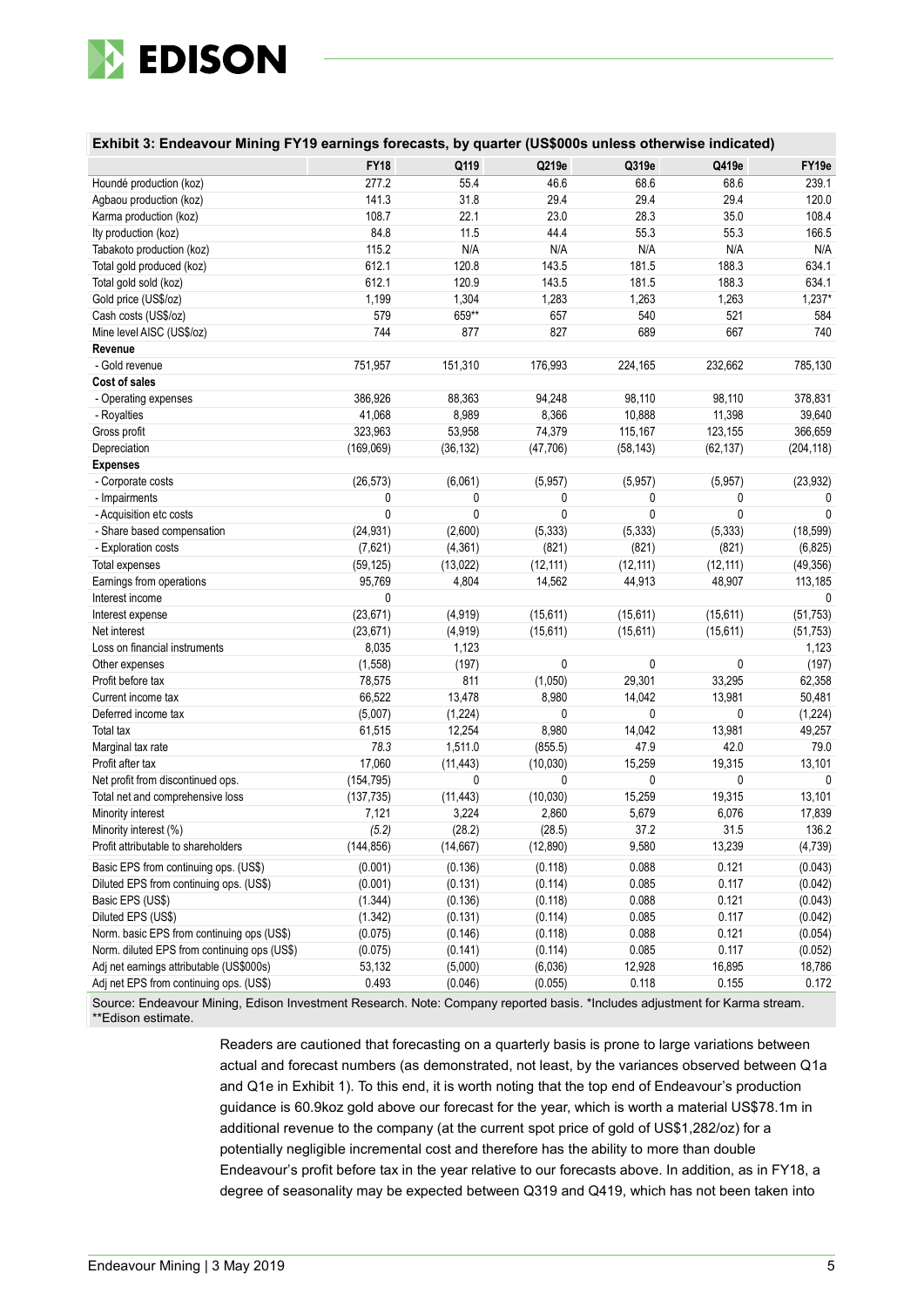

consideration at this stage. As such, the exhibit above should be regarded as more indicative than prescriptive with respect to the individual quarters. Within that context, however, the table above nevertheless demonstrates the effects of a number of anticipated operating developments over the course of the year, including:

- the processing of low-grade stockpiles at Karma in H1;
- **production from the higher-grade Bouéré pit at Houndé in H2; and**
- the start of commercial production from the Ity CIL project in Q2.

By contrast, to date, we have given no credit to Endeavour's plan to increase the Ity CIL plant nameplate capacity by 1Mtpa to 5Mtpa (which is a major factor in the difference between the maximum and minimum levels within its production guidance range). These plant upgrades are expected to be completed during scheduled maintenance shut-downs over the next six months. However, should the process be completed by the end of Q3, then we estimate that it would have the potential to increase quarterly Ity CIL production from 55.3koz to 69.1koz in Q4 and group adjusted net earnings attributable (see Exhibit 3, above) from 15.6c per share to 22.9c per share.

### **Valuation**

Endeavour is a multi-asset company that has shown a willingness and desire to trade assets to maintain production, reduce costs and maximise returns to shareholders (eg the sale of Youga in FY16, Nzema in FY17 and Tabakoto in FY18). Rather than our customary method of discounting maximum potential dividends over the life of operations back to FY19, therefore, we have opted to discount potential cash flows back over four years from end-FY18 and then to apply an ex-growth terminal multiple of 10x (consistent with using a standardised discount rate of 10%) to forecast cash flows in that year (ie FY22). In the normal course of events, exploration expenditure would be excluded from such a calculation on the basis that it is an investment. In the case of Endeavour, however, we have included it in our estimate of FY22 cash flows on the grounds that it may be a critical component of ongoing business performance in its ability to continually expand and extend the lives of the company's assets.

In the wake of its Q119 results, however, our estimate of Endeavour's cash flow in FY22 remains effectively unchanged, at US\$3.26 per share (cf US\$3.29/share previously – but only on account of the increase in the number of shares in early 2019), on which basis our terminal valuation of the company at end-FY22 is US\$32.58/share (cf US\$32.93/share previously), which (in conjunction with forecast intervening cash flows) discounts back to a value of US\$27.58/share at the start of FY19 (cf US\$27.91/share previously).



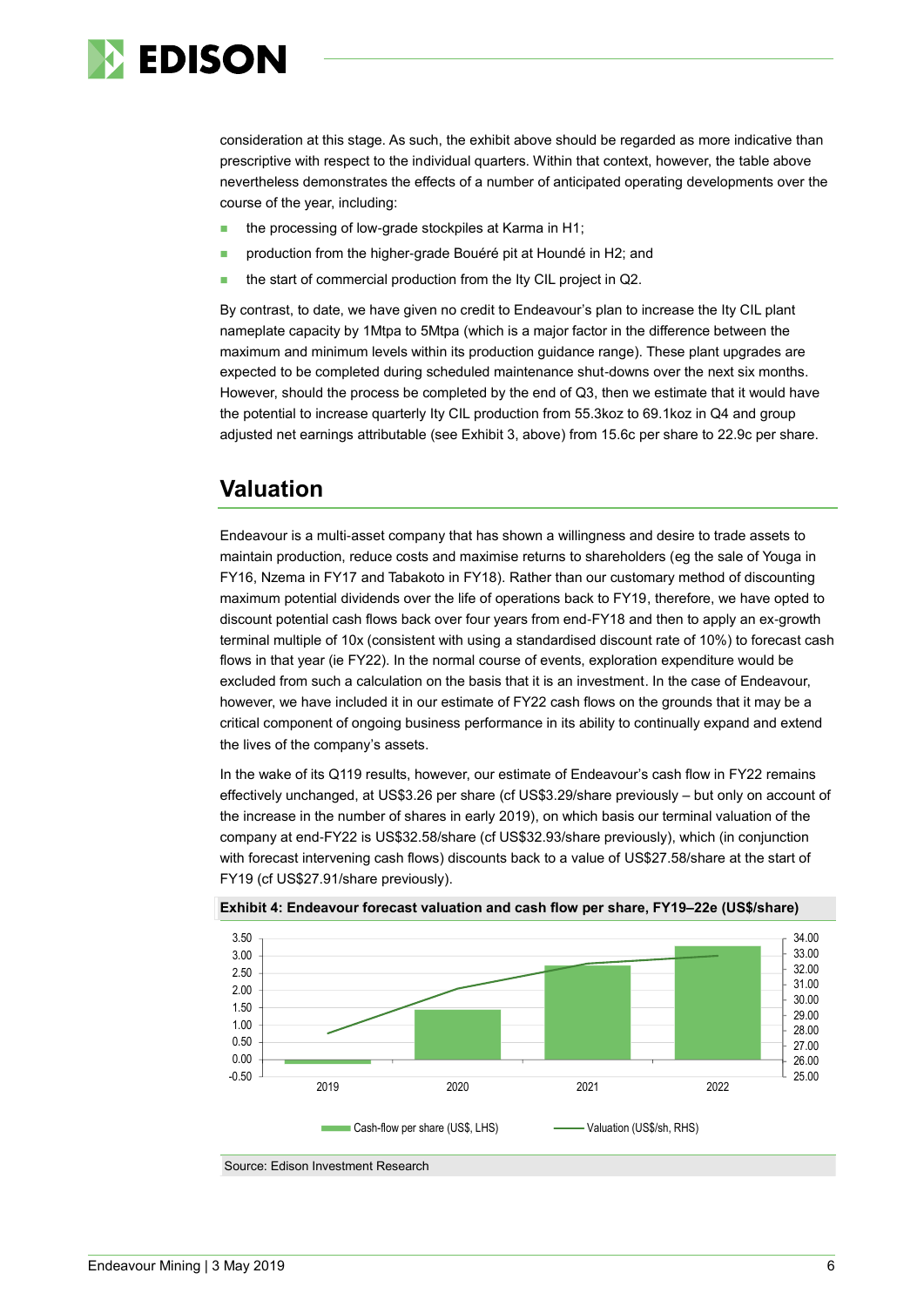

## **Financials**

Endeavour had US\$615.3m in net debt (including restricted cash) on its balance sheet at end-Q119 (vs US\$517.5m at end-Q4, US\$509.2m at end-Q3 and US\$399.9m at end-Q218), after US\$103.9m in capex during the quarter (vs US\$87m in Q4 and US\$110.8m in capex in Q318). This level of net debt equates to a gearing (net debt/equity) ratio of 72.4% (vs 60.3% at end-Q4 and 52.1% at end-Q3) and leverage (net debt/[net debt + equity]) ratio of 42.0% (vs 37.6% at end-Q4 and 34.3% at end-Q3). Note that US\$615.3m accords with Endeavour's Q119 financial statements; it differs from the figure of US\$635m quoted in some of the company's other materials because the formal accounting treatment of the finance leases on the balance sheet in particular requires future cash flows to be discounted back to present value – whereas the higher figure is quoted on an undiscounted basis. In addition, the higher figure does not include restricted cash.

With capital expenditure relating to the Ity CIL project now having been, to all intents and purposes, completed, Endeavour has no major capex commitments in the future until the development of Kalana. After one further quarter of outflows in Q219, therefore, we estimate that cash flows will revert to the strongly positive in H219, such that, overall in FY19, they will be close to break-even, such that we are forecasting that Endeavour will have net debt of c US\$531.9m as at end-FY19 (cf US\$528.7m previously), which will equate to a gearing ratio of 61.0% (cf 60.6% previously) and a leverage ratio of 37.9% (cf 37.7% previously). Thereafter, net debt should decline rapidly such that we estimate the company will be net debt-free in early FY22 (notwithstanding capex related to the Kalana project), at which point it will potentially be able to make dividend distributions to shareholders.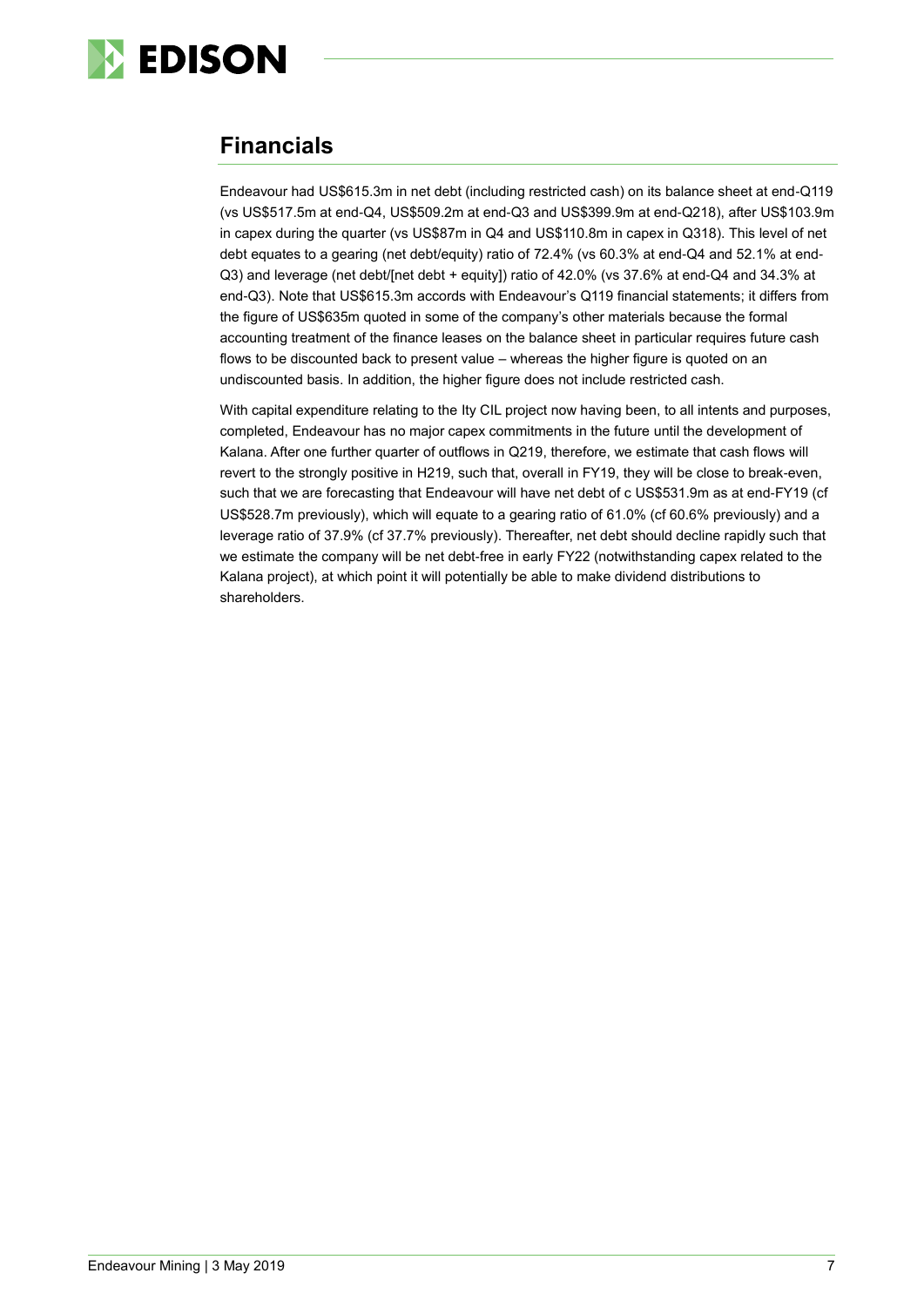

#### **Exhibit 5: Financial summary**

|                                                      | <b>US\$'000s</b> | 2016        | 2017        | 2018        | 2019e       | 2020e        |
|------------------------------------------------------|------------------|-------------|-------------|-------------|-------------|--------------|
| December                                             |                  | <b>IFRS</b> | <b>IFRS</b> | <b>IFRS</b> | <b>IFRS</b> | <b>IFRS</b>  |
| <b>PROFIT &amp; LOSS</b>                             |                  |             |             |             |             |              |
| Revenue                                              |                  | 566,486     | 652,079     | 751,957     | 785,130     | 979,241      |
| Cost of Sales                                        |                  | (376, 794)  | (597, 528)  | (487, 119)  | (467, 827)  | (466,225)    |
| <b>Gross Profit</b>                                  |                  | 189,692     | 54,551      | 264,838     | 317,303     | 513,016      |
| <b>EBITDA</b>                                        |                  | 213,916     | 201,166     | 264,838     | 317,303     | 513,016      |
| Operating Profit (before amort. and except.)         |                  | 127,981     | 70,379      | 95,769      | 113,185     | 309,798      |
| Intangible Amortisation                              |                  | 0           | 0           | 0           | 0           | 0            |
| Exceptionals                                         |                  | (36, 272)   | (149, 942)  | 8,035       | 1,123       | 0            |
|                                                      |                  |             |             |             |             | $\mathbf{0}$ |
| Other                                                |                  | (1,989)     | (2, 242)    | (1, 558)    | (197)       |              |
| <b>Operating Profit</b>                              |                  | 89,720      | (81, 805)   | 102,246     | 114,111     | 309,798      |
| Net Interest                                         |                  | (24, 593)   | (18, 789)   | (23, 671)   | (51, 753)   | (53, 189)    |
| Profit Before Tax (norm)                             |                  | 101,399     | 49,348      | 70,540      | 61,235      | 256,609      |
| Profit Before Tax (FRS 3)                            |                  | 65,127      | (100, 594)  | 78,575      | 62,358      | 256,609      |
| Tax                                                  |                  | (27, 643)   | (32, 945)   | (61, 515)   | (49, 257)   | (79, 953)    |
| Profit After Tax (norm)                              |                  | 73,756      | 16,403      | 9,025       | 11,978      | 176,656      |
| Profit After Tax (FRS 3)                             |                  | 37,484      | (133, 539)  | 17,060      | 13,101      | 176,656      |
| Net loss from discontinued operations                |                  |             |             | (154, 795)  | 0           | 0            |
| Minority interests                                   |                  |             |             | 7,121       | 17,839      | 36,504       |
| Net profit                                           |                  |             |             | (137, 735)  | 13,101      | 176,656      |
| Net attrib. to shareholders contg. businesses (norm) |                  |             |             | (8, 100)    | (5,862)     | 140,152      |
| Net attrib.to shareholders contg. businesses         |                  |             |             | (65)        | (4, 739)    | 140,152      |
|                                                      |                  |             |             |             |             |              |
| Average Number of Shares Outstanding (m)             |                  | 80.6        | 98.5        | 107.7       | 108.6       | 109.1        |
| EPS - normalised (\$)                                |                  | (0.38)      | (0.06)      | (0.08)      | (0.05)      | 1.28         |
| EPS - normalised and fully diluted (\$)              |                  | (0.38)      | (0.06)      | (0.08)      | (0.05)      | 1.24         |
| EPS - (IFRS) (\$)                                    |                  | (0.83)      | (1.59)      | (1.34)      | (0.04)      | 1.28         |
| Dividend per share (p)                               |                  | 0.0         | 0.0         | 0.0         | 0.0         | 0.0          |
| Gross Margin (%)                                     |                  | 33.5        | 8.4         | 35.2        | 40.4        | 52.4         |
| EBITDA Margin (%)                                    |                  | 37.8        | 30.8        | 35.2        | 40.4        | 52.4         |
| Operating Margin (before GW and except.) (%)         |                  | 22.6        | 10.8        | 12.7        | 14.4        | 31.6         |
|                                                      |                  |             |             |             |             |              |
| <b>BALANCE SHEET</b>                                 |                  |             |             |             |             |              |
| <b>Fixed Assets</b>                                  |                  | 1,073,562   | 1,331,745   | 1,594,202   | 1,601,495   | 1,584,211    |
| Intangible Assets                                    |                  | 29,978      | 6,267       | 4,186       | 4,186       | 4,186        |
| <b>Tangible Assets</b>                               |                  | 1,039,529   | 1,317,952   | 1,543,842   | 1,551,135   | 1,533,851    |
| Investments                                          |                  | 4,055       | 7,526       | 46,174      | 46,174      | 46,174       |
| <b>Current Assets</b>                                |                  | 283,536     | 361,766     | 327,841     | 347,215     | 557,254      |
| <b>Stocks</b>                                        |                  | 110,404     | 141,898     | 126,353     | 150,987     | 188,316      |
| Debtors                                              |                  | 36,572      | 95,212      | 74,757      | 81,506      | 97,461       |
| Cash                                                 |                  | 124,294     | 122,702     | 124,022     | 109,667     | 266,422      |
| Other                                                |                  | 12,266      | 1,954       | 2,709       | 5,056       | 5,056        |
| <b>Current Liabilities</b>                           |                  | (149, 626)  | (241, 185)  | (248, 420)  | (243, 388)  | (238, 154)   |
| Creditors                                            |                  | (145, 311)  | (223, 527)  | (224, 386)  | (219, 354)  | (214, 120)   |
| Short term borrowings                                |                  | (4, 315)    | (17, 658)   | (24, 034)   | (24, 034)   | (24, 034)    |
| Long Term Liabilities                                |                  | (246, 811)  | (451, 705)  | (729, 290)  | (729, 290)  | (729, 290)   |
| Long term borrowings                                 |                  | (146, 651)  | (323, 184)  | (618, 595)  | (618, 595)  | (618, 595)   |
| Other long-term liabilities                          |                  | (100, 160)  | (128, 521)  | (110, 695)  | (110, 695)  | (110, 695)   |
| Net Assets                                           |                  | 960,661     | 1,000,621   | 944,333     | 976,033     | 1,174,021    |
|                                                      |                  |             |             |             |             |              |
| <b>CASH FLOW</b>                                     |                  |             |             |             |             |              |
| Operating Cash Flow                                  |                  | 164,522     | 244,092     | 274,938     | 299,290     | 475,831      |
| Net Interest                                         |                  | (19,626)    | (15, 212)   | (26, 734)   | (51, 753)   | (53, 189)    |
| Tax                                                  |                  | (10, 625)   | (22, 301)   | (24, 018)   | (50, 481)   | (79, 953)    |
| Capex                                                |                  | (212, 275)  | (441, 396)  | (486, 498)  | (206, 411)  | (185, 934)   |
| Acquisitions/disposals                               |                  | 32,098      | (37, 332)   | 33,179      | (5,000)     | 0            |
| Financing                                            |                  | 174,702     | 116,536     | (6, 231)    | 0           | 0            |
| <b>Dividends</b>                                     |                  | (2,612)     | (5, 177)    | (1,956)     | 0           | 0            |
| Net Cash Flow                                        |                  | 126,184     | (160, 790)  | (237, 320)  | (14, 355)   | 156,755      |
| Opening net debt/(cash)                              |                  | 152,856     | 26,672      | 218,140     | 518,607     | 532,962      |
| HP finance leases initiated                          |                  | 0           | 0           | 0           | 0           | 0            |
|                                                      |                  |             |             |             |             |              |
| Other                                                |                  | 0           | (30, 678)   | (63, 147)   | (0)         | 0            |
| Closing net debt/(cash)                              |                  | 26,672      | 218,140     | 518,607     | 532,962     | 376,207      |

Source: Company sources, Edison Investment Research. Note: \*Excludes restricted cash. EPS normalised from 2018 reflect continuing business only.2017 is shown as previously reported (ie not restated).